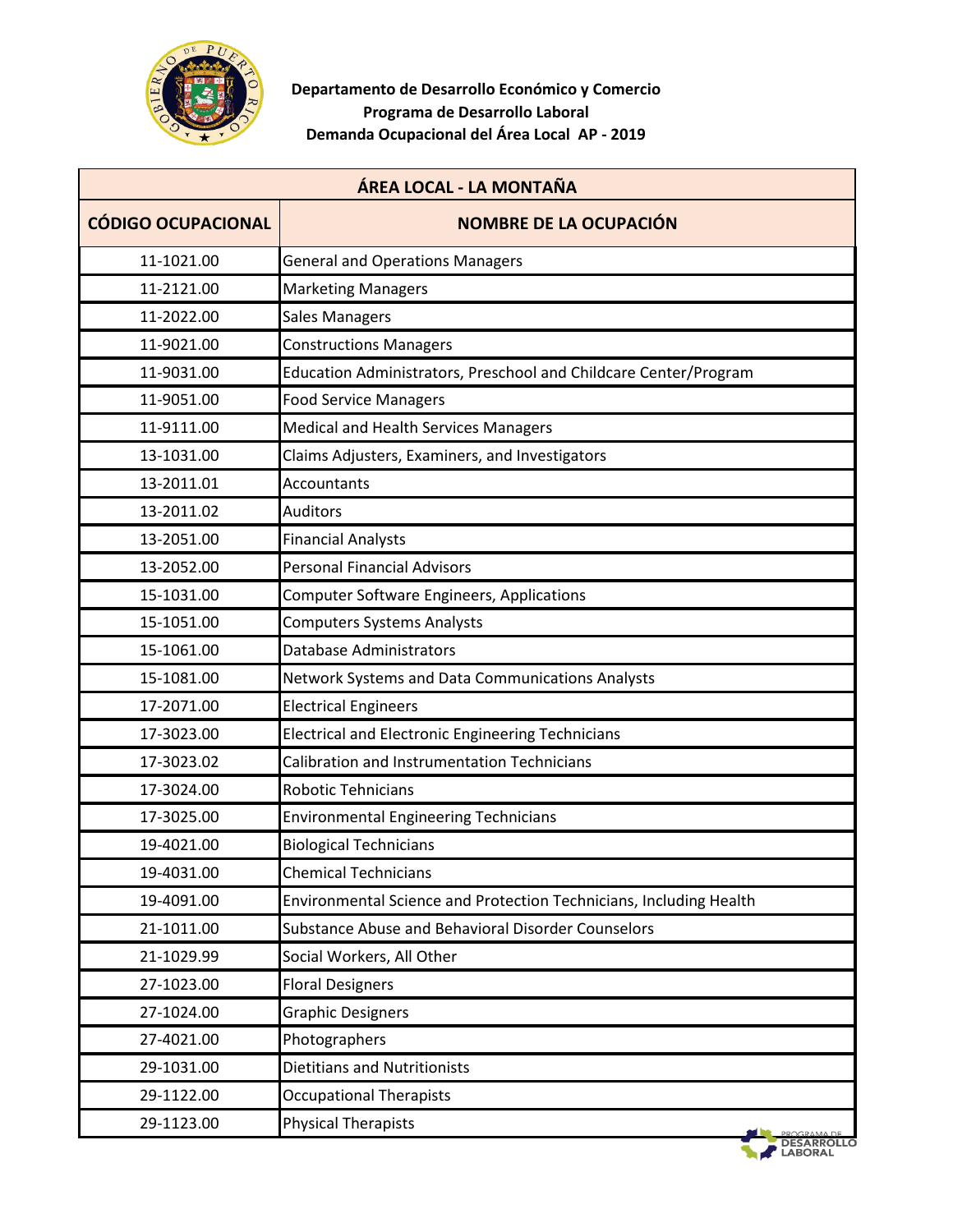

| ÁREA LOCAL - LA MONTAÑA   |                                                                                 |  |
|---------------------------|---------------------------------------------------------------------------------|--|
| <b>CÓDIGO OCUPACIONAL</b> | <b>NOMBRE DE LA OCUPACIÓN</b>                                                   |  |
| 29-1126.00                | <b>Respiratory Technologists</b>                                                |  |
| 29-1131.00                | Veterinarians                                                                   |  |
| 29-2011.00                | Medical and Clinical Laboratory Technologists                                   |  |
| 29-2031.00                | Cardiovascular Technologists                                                    |  |
| 29-2034.00                | Radiologic Technologists                                                        |  |
| 29-2041.00                | <b>Emergency Medical Technicians and Paramedics</b>                             |  |
| 29-2054.00                | <b>Respiratory Therapy Technicians</b>                                          |  |
| 29-2061.00                | <b>Licensed Practical and Licensed Vocational Nurses</b>                        |  |
| 31-1011.00                | <b>Home Health Aides</b>                                                        |  |
| 31-9011.00                | Massage Therapists                                                              |  |
| 31-9091.00                | <b>Dental Assistants</b>                                                        |  |
| 31-9095.00                | <b>Pharmacy Aides</b>                                                           |  |
| 33-9032.00                | <b>Security Guards</b>                                                          |  |
| 35-1011.00                | <b>Chef and Head Cooks</b>                                                      |  |
| 35-2015.00                | Cooks, Fast Food                                                                |  |
| 35-3011.00                | <b>Bartenders</b>                                                               |  |
| 35-3021.00                | Combined Food Preparation and Serving Workers, Including Fast Food              |  |
| 35-3031.00                | <b>Waiters and Waitresses</b>                                                   |  |
| 35-9031.00                | Hosts and Hostesses, Restaurant, Lounge, and Coffee Shop                        |  |
| 37-1012.00                | First-Line Supervisors of Landscaping, Lawn Service, and Groundskeeping Workers |  |
| 37-2011.00                | Janitors and Cleaners, Except Maids and Housekeeping Cleaners                   |  |
| 37-2012.00                | Maids and Housekeeping Cleaners                                                 |  |
| 37-3011.00                | Landscaping and Groundskeeping Workers                                          |  |
| 37-3012.00                | Pesticide Handlers, Sprayers, and Applicators, Vegetation                       |  |
| 37-3013.00                | Tree Trimmers and pruners                                                       |  |
| 39-2021.00                | Nonfarm Animal Caretakers                                                       |  |
| 39-5012.00                | Hairdressers, Hairstylists, and Cosmetologists                                  |  |
| 39-5092.00                | <b>Manicurists and Pedicurists</b>                                              |  |
| 39-5094.00                | <b>Skincare Specialists</b>                                                     |  |
| 39-7011.00                | <b>Tour Guides and Escorts</b>                                                  |  |
| 39-9021.00                | <b>Personal Care Aides</b>                                                      |  |
| 41-2011.00                | Cashiers                                                                        |  |
|                           |                                                                                 |  |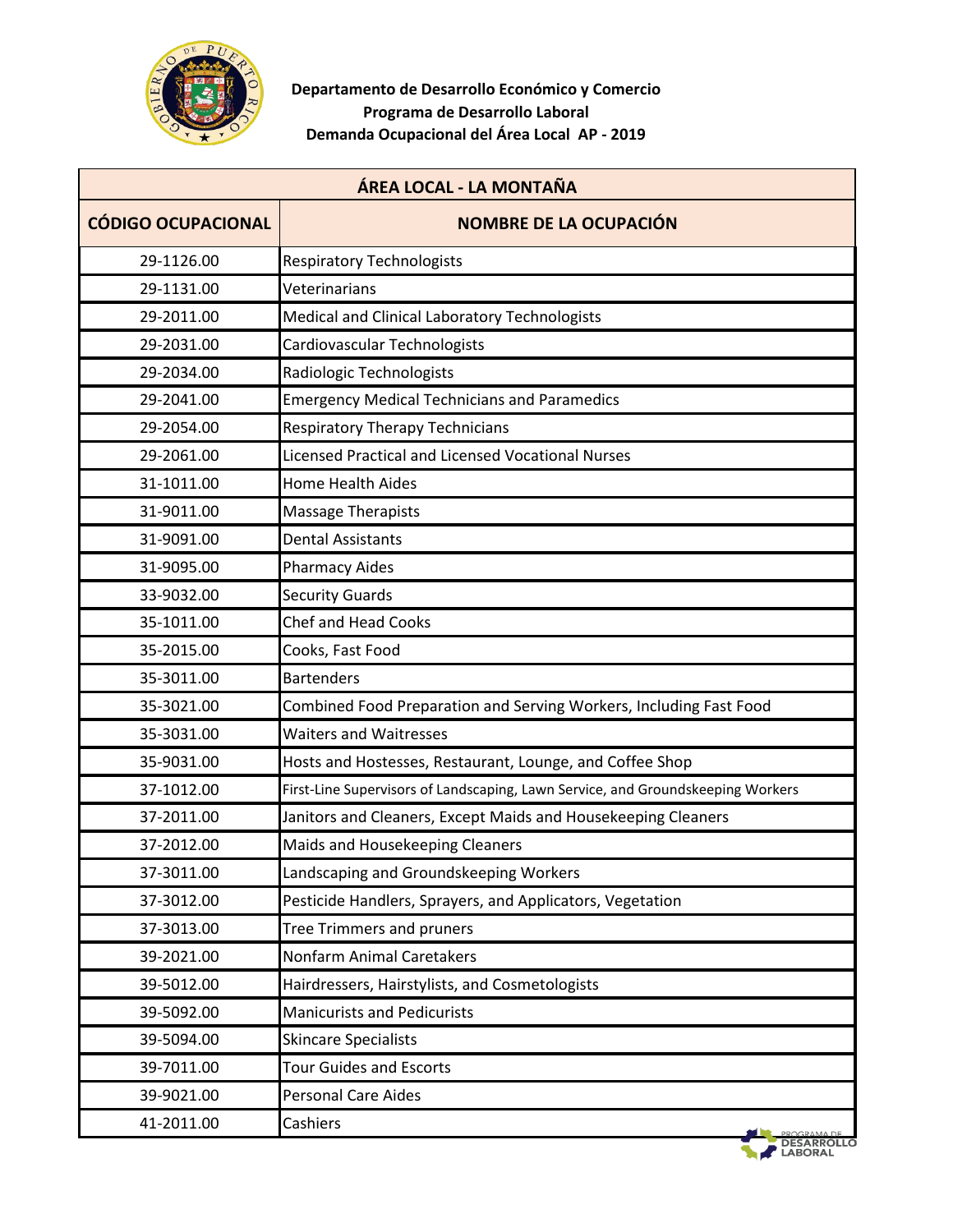

| ÁREA LOCAL - LA MONTAÑA   |                                                                       |  |
|---------------------------|-----------------------------------------------------------------------|--|
| <b>CÓDIGO OCUPACIONAL</b> | <b>NOMBRE DE LA OCUPACIÓN</b>                                         |  |
| 41-2031.00                | <b>Retail Salespersons</b>                                            |  |
| 41-9022.00                | Real Estate Sales Agents                                              |  |
| 41-9041.00                | <b>Telemarketers</b>                                                  |  |
| 43-3031.00                | Bookkeeping, Accounting, and Auditing Clerks                          |  |
| 43-4171.00                | <b>Receptionists and Information Clerks</b>                           |  |
| 43-5081.00                | <b>Stock Clerks and Order Fillers</b>                                 |  |
| 45-2091.00                | <b>Agricultural Equipment Operators</b>                               |  |
| 45-2092.00                | Farmworkers and Laborers, Crop, Nursery, and Greenhouse               |  |
| 45-2092.02                | Farmworkers and Laborers, Corp.                                       |  |
| 47-1011.03                | <b>Solar Energy Installation Managers</b>                             |  |
| 47-2031.00                | Carpenters                                                            |  |
| 47-2031.01                | <b>Construction Carpenter</b>                                         |  |
| 47-2051.00                | <b>Cement Masons and Concrete Finishers</b>                           |  |
| 47-2061.00                | <b>Construction Laborers</b>                                          |  |
| 47-2073.00                | Operating Engineers and Other Construction Equipment Operators        |  |
| 47-2111.00                | Electricians                                                          |  |
| 47-2141.00                | Painters, Construction and Maintenance                                |  |
| 47-2152.00                | Plumbers, Pipefitters, and Steamfitters                               |  |
| 47-2152.02                | Plumbers                                                              |  |
| 47-2231.00                | Solar Photovoltaic Installers                                         |  |
| 47-3012.00                | Helpers-Carpenters                                                    |  |
| 47-3013.00                | Helpers-Electricians                                                  |  |
| 47-4051.00                | Highway Maintenance Workers                                           |  |
| 49-2097.00                | Electronic Home Entertainment Equipment Installers and Repairers      |  |
| 49-2098.00                | Security and Fire Alarm Systems Installer                             |  |
| 49-3021.00                | <b>Automotive Body and relate Repairers</b>                           |  |
| 49-3023.00                | <b>Automotive Service Technicians and Mechanics</b>                   |  |
| 49-3023.01                | <b>Automotive Master Mechanics</b>                                    |  |
| 49-3031.00                | Bus and truck Mechanics and Diesel Engine Specialists                 |  |
| 49-9021.00                | Heating, Air Conditioning, and Refrigeration Mechanics and Installers |  |